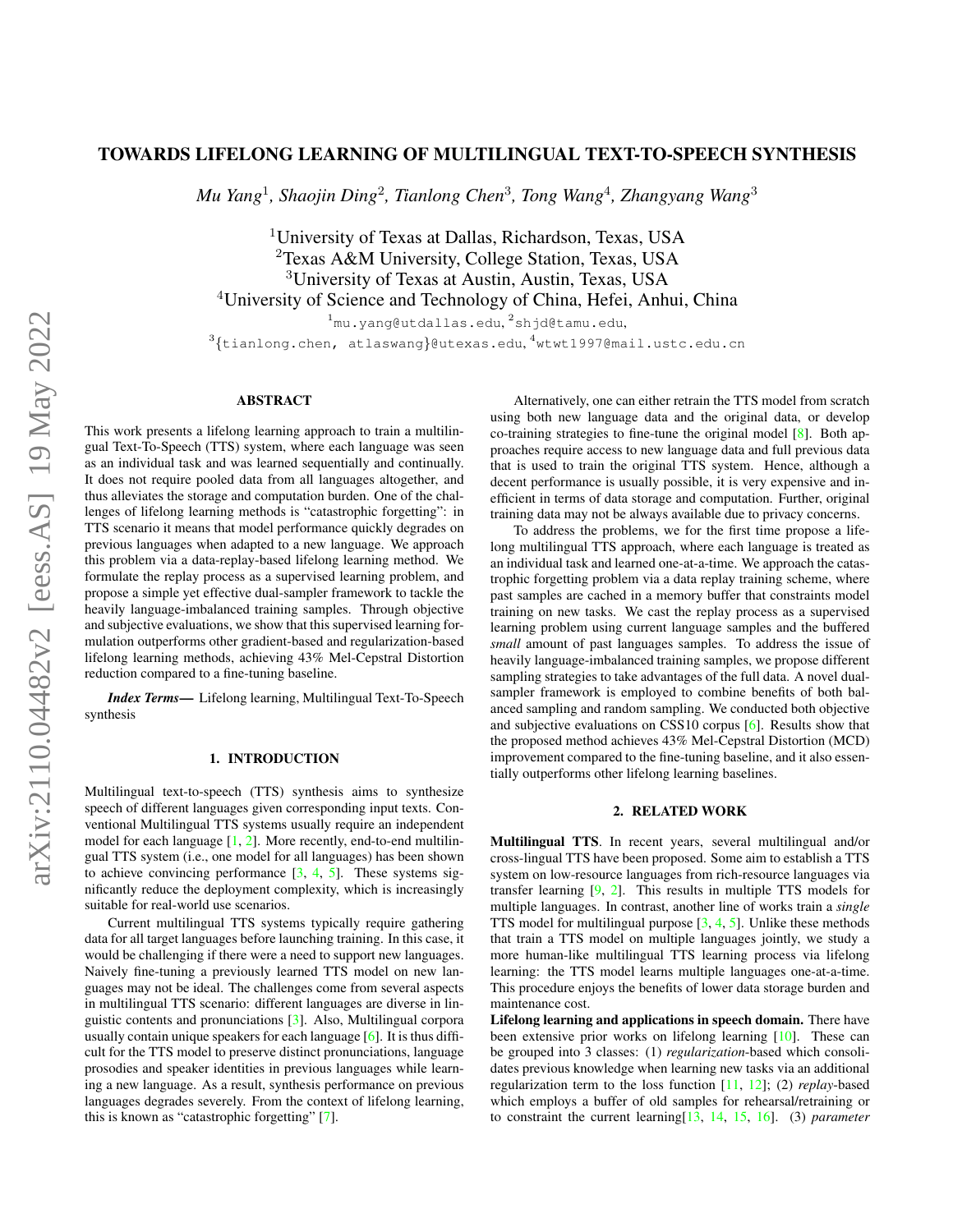

<span id="page-1-2"></span>Fig. 1. Proposed imbalance learning method via an auxiliary imbalance sampler. Language embedding, which is concatenated with encoder output is omitted for brevity. During inference, output is obtained from LBS branch.

*isolation*-based which dedicate different model parameters to each task, and thus dynamically grow the network along with the tasks  $[17, 18, 19, 20]$  $[17, 18, 19, 20]$  $[17, 18, 19, 20]$  $[17, 18, 19, 20]$  $[17, 18, 19, 20]$  $[17, 18, 19, 20]$  $[17, 18, 19, 20]$ . In speech domain, a handful of works have applied lifelong learning approaches on ASR [\[21,](#page-4-20) [22,](#page-4-21) [23\]](#page-4-22), multilingual acoustic representation  $[24]$ , fake audio detection  $[25]$  and TTS speaker adaptation [\[26\]](#page-4-25).

#### 3. METHODS

In this section, we describe the proposed data-replay-based lifelong multilingual TTS approach. We start by introducing the multilingual TTS framework used in this work (Sec. [3.1\)](#page-1-0), followed by describing our formulation of the replay methods (Sec. [3.2\)](#page-1-1).

## <span id="page-1-0"></span>3.1. Multilingual TTS framework

Our multilingual TTS model is based on Tacotron 2 [\[27\]](#page-4-26), an attention-based Seq2seq model. We use grapheme as encoder inputs. To account for multilingual control, one-hot encoded language embedding is concatenated with encoder output before fed into the decoder. Decoder output is projected by a fully connected layer and processed by a convolutional post net to generate Log Mel spectrogram (Fig. [1\)](#page-1-2). We follow the network architecture proposed in [\[3\]](#page-4-2), except that we do not include the residual encoder, adversarial speaker classifier and speaker embedding, since we use a singlespeaker corpus and do not intend to perform voice cloning. We use a WaveRNN vocoder [\[28\]](#page-4-27) pre-trained on the entire CSS10 corpus to convert Mel spectrogram back to waveform.

#### <span id="page-1-1"></span>3.2. Proposed: Multilingual TTS through lifelong learning

Ideally, to easily support new incoming languages, the multilingual TTS learner is expected to preserve a good performance on all languages, when we expose the learner into multiple languages sequentially. For this goal, the continual/lifelong learning algorithms must be able to mitigate the catastrophic forgetting on past languages, without sacrificing performance on the current language. In this study, we consider a data-replay training scheme to address this problem. Formally, let  $\mathcal{D}_k$  denote the training set of language k,  $\theta_k^*$  denote the optimal model parameters to be learned on language k. We employ a memory buffer  $\mathcal{M}_{k-1}$  that stores a limited amount of samples from past languages  $1, 2, ..., k - 1$ . Suppose that the optimal model parameters  $\theta_{k-1}^*$  was learned from past languages  $1, 2, ..., k-1$ , our goal is to obtain  $\theta_k^*$  from  $\mathcal{D}_k$ ,  $\mathcal{M}_{k-1}$  and  $\theta_{k-1}^*$ :

$$
\boldsymbol{\theta}_k^* \leftarrow f(\mathcal{D}_k^+, \boldsymbol{\theta}_{k-1}^*)
$$
 (1)

where  $\mathcal{D}_k^+ = \{ \mathcal{D}_k \cup \mathcal{M}_{k-1} \}$ , representing the merged training set of  $\mathcal{D}_k$  and  $\mathcal{M}_{k-1}$ . f is a learning process.

Since labeled data is buffered, we explore the feasibility of doing data replay in a supervised learning fashion:

$$
L(\boldsymbol{\theta}_k, \mathcal{D}_k^+; \boldsymbol{\theta}_{k-1}^*) = \frac{1}{|\mathcal{D}_k^+|} \sum_{d \in \mathcal{D}_k^+} L(\boldsymbol{\theta}_k, d; \boldsymbol{\theta}_{k-1}^*)
$$
(2)

where L denotes the loss function of the TTS model.  $\theta_{k-1}^*$  is used to initialize the training of  $\theta_k$ . This can be formulated as an imbalanced learning problem: training samples from the new language  $(in \mathcal{D}_k)$  usually significantly outnumber buffered samples from seen languages (in  $\mathcal{M}_{k-1}$ ), making new language the *majority* language, while seen languages *minority/rare* languages. Directly training a TTS model on such highly language-imbalanced samples leads to undesired outcomes - we find that the prosody of the minority languages can be "contaminated" by that from the majority language, making them sound heavily accented (See our audio sample page). Hence, a proper re-sampling strategy for the imbalanced training data is non-trivial. We propose three sampling strategies: random sampling, weighted sampling, and sampling with a dual sampler.

Random Sampling. As the simplest sampling strategy, random sampling does not consider language imbalance. Training samples are *uniformly* sampled. Hence, minority languages in  $\mathcal{M}_{k-1}$  receive much less exposure than the majority language in  $\mathcal{D}_k$ . As a result, random sampling may fail to preserve performance on previous languages.

Weighted Sampling. Instead of uniformly sampling training samples, a straightforward way to handle language imbalance is to sample with language-specific probabilities. Formally, let  $x_j^i$  denotes the *j*th sample of language *i*, where  $i = 1, 2, ..., k$ .  $C_l = |\{x_j^i | i = l\}|$ denotes the number of samples for language l. Each sample  $x_j^i$ in  $\mathcal{D}_k^+$  is then assigned with a weight given by the reciprocal of language-wise occurrences:  $p_j^i = |\mathcal{D}_k^+|/C_i$ , representing the chance that  $x_j^i$  is to be sampled. A training batch is formed by sampling from  $\mathcal{D}_k^+$  with replacement, using the assigned weights. In this way, rare languages receive higher exposure. Weighted sampling aggressively over-samples rare languages, while under-samples the majority language. This may hinder performance on current language. Also, over-fitting on rare languages may occur.

Dual sampler. On one hand, balancing language-specific samples benefits unbiased representation learning. On the other hand, simply over-sampling may result in over-fitting and affect representation learning of the majority language. Inspired by works on long-tail distribution learning  $[29, 30]$  $[29, 30]$  $[29, 30]$ , we propose to use a simple yet effec-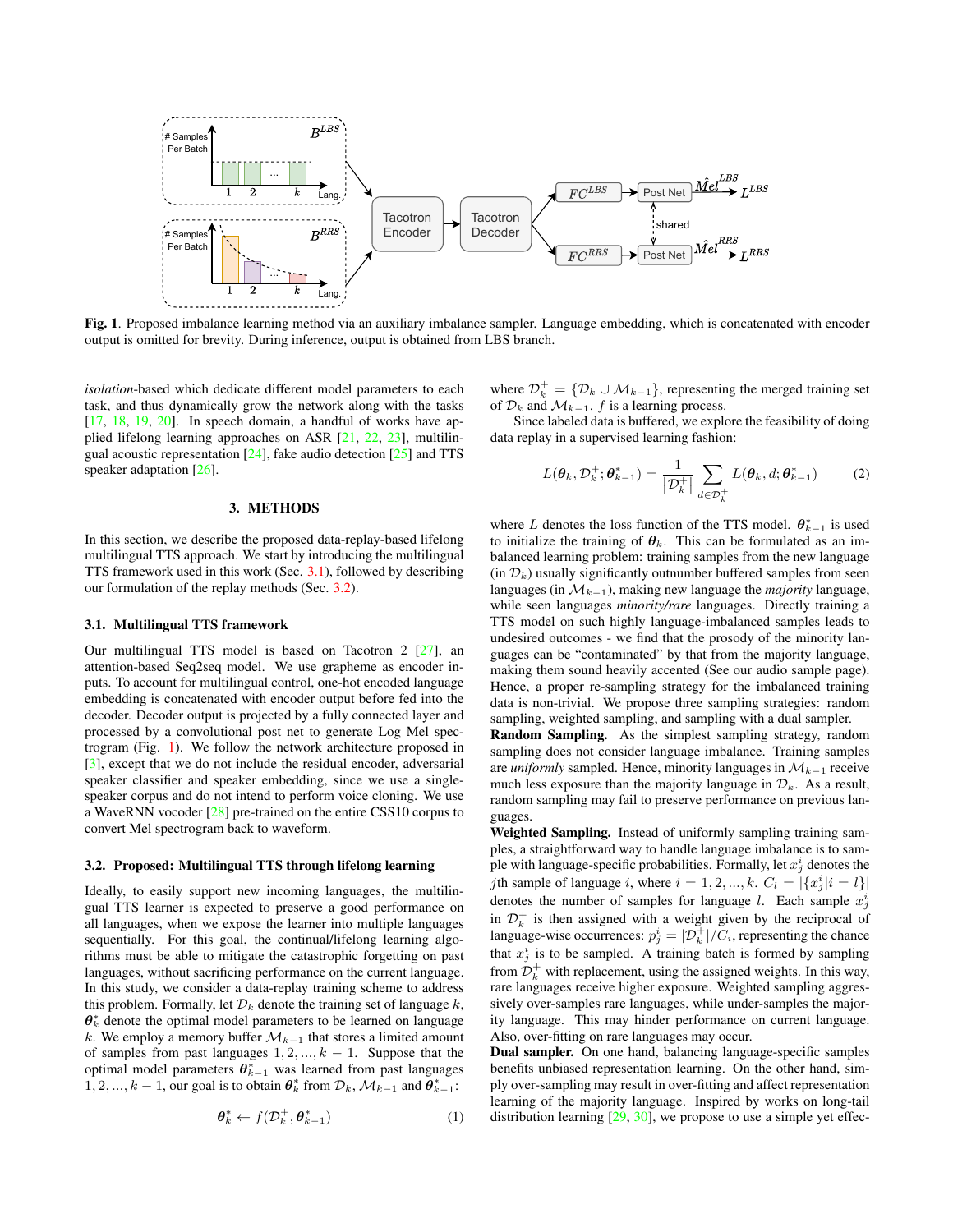|                        | Main Training Language |              |      |           |                      |      |             |                           |                    |  |  |
|------------------------|------------------------|--------------|------|-----------|----------------------|------|-------------|---------------------------|--------------------|--|--|
| Method                 | DE                     | NL           |      |           | ΖH                   |      |             | JA                        |                    |  |  |
|                        | DE                     | DE<br>NL     | Avg  | MCDR      | ΖH<br>DE<br>NL       | Avg  | <b>MCDR</b> | DE<br>ΖH<br>NL<br>JA      | <b>MCDR</b><br>Avg |  |  |
| Lower bound:           |                        |              |      |           |                      |      |             |                           |                    |  |  |
| Fine-tune              | 4.11                   | 7.53 4.41    | 5.97 | N/A       | 8.65 8.11 3.50       | 6.75 | N/A         | 7.60 7.55 9.66 3.35       | N/A<br>7.04        |  |  |
| <b>Upper bound:</b>    |                        |              |      |           |                      |      |             |                           |                    |  |  |
| Joint                  | 3.42                   | 3.42 4.16    | 3.79 | $36.52\%$ | 3.42 4.16 3.33       | 3.64 | $46.12\%$   | 3.42 4.16 3.33 3.43       | 3.59<br>49.08%     |  |  |
| <b>Regularization:</b> |                        |              |      |           |                      |      |             |                           |                    |  |  |
| EWC                    | 4.11                   | 7.40 4.38    | 5.89 | $1.34\%$  | 8.22 7.46 3.50       | 6.39 | 5.28%       | 8.18 7.80 8.44 3.48       | 0.92%<br>6.98      |  |  |
| <b>Replay:</b>         |                        |              |      |           |                      |      |             |                           |                    |  |  |
| <b>GEM</b>             | 4.11                   | 4.37 4.56    | 4.47 | $25.21\%$ | 4.33 4.82<br>4.04    | 4.27 | 34.86%      | 4.71<br>4.87<br>4.36 3.68 | 37.43%<br>4.41     |  |  |
| Rdm. Samp.             | 4.11                   | 4.39<br>4.41 | 4.40 | 26.30%    | 4.51 6.04 3.63       | 4.73 | 29.98%      | 5.09<br>4.77<br>4.41 3.43 | 37.14%<br>4.43     |  |  |
| Wtd. Samp.             | 4.11                   | 4.67<br>4.95 | 4.81 | 19.43%    | 4.51<br>4.18<br>4.38 | 4.36 | 35.46%      | 4.22 3.57 3.83<br>4.90    | 41.34%<br>4.13     |  |  |
| Dual Samp.             | 4.11                   | 4.02 4.30    | 4.16 | $30.37\%$ | 4.15 4.40 3.89       | 4.15 | $38.52\%$   | 4.56 4.40 3.85 3.25       | 42.90%<br>4.02     |  |  |

<span id="page-2-1"></span>Table 1. Test set MCD on seen languages throughout all training stages. Training sequence: DE-NL-ZH-JA. Column Avg denotes the average of MCDs on tested languages. MCD reduction (MCDR) is computed with respect to the lower bound performance (Fine-tune).

tive dual-sampler framework (Fig. [1\)](#page-1-2) to combine benefits from both balanced and imbalanced training samples. To encourage exposure to minority languages, similar to weighted sampling, a languagebalanced sampler (LBS), which samples a training batch  $(B^{LBS})$ containing balanced number of samples for each language, serves as the primary sampler to learn unbiased Seq2seq network and projection layer ( $FC^{LBS}$ ). The regular random sampler (RRS) randomly samples a training batch  $(B^{RRS})$  from the full training samples and is used as an auxiliary sampler to prevent ill-fitting of the majority languages representations. A separate projection layer  $FC^{RRS}$  is utilized for RRS task, while the Tacotron Seq2seq network and post net are shared. In this way, the Seq2seq model is exposed to both sampling strategies, thus it takes advantage of full data and mitigates over-fitting on minority languages. The total training loss is computed as:

$$
L = \gamma L^{LBS} + \beta L^{RRS} \tag{3}
$$

where  $L^{LBS}$  and  $L^{RRS}$  are Tacotron training loss [\[27\]](#page-4-26) from LBS and RRS task, respectively. In our experiments, we empirically set  $\gamma = 0.5$  and  $\beta = 1.0$ .

### 4. EXPERIMENTAL SETUP

Dataset. We use CSS10 [\[6\]](#page-4-5), a 10-language speech corpus, with a single but different speaker for each language. We select 4 languages to form a task sequence: German (DE), Dutch (NL), Chinese (ZH), Japanese (JA). We follow the released train/validation splits from [\[4\]](#page-4-3), resulting in 15.1hrs, 11.5hrs, 5.4hrs, 14.0hrs of training audio, respectively. We further split the last 20 samples from each language's validation set as their test sets. We evaluate the lifelong learning approaches using the following language order: DE-NL-ZH-JA. For replay-based methods we use a buffer size of 300 utterances, which roughly correspond to 0.6h audio. Randomly selected samples are pushed to the buffer after training on each language. When new samples need to be buffered, we randomly pop old samples to keep the buffer language-balanced throughout the entire training sequence.

Lower/Upper bounds and baselines. Like prior works  $[3, 4]$  $[3, 4]$  $[3, 4]$  do, the upper bound performance can be achieved by jointly training the multilingual TTS model using full data from all 4 languages. This assumes access to the entire multilingual corpus beforehand. In contrast, the fine-tuning baseline uses only current language data to fine-tune a model trained on previous languages. This leads to aforementioned "catastrophic forgetting" and serves as the lower bound.

In addition, we also implemented two other lifelong learning algorithms and compare the proposed methods with them:

- Elastic Weight Consolidation (EWC) [\[12\]](#page-4-11). EWC is a regularization-based lifelong learning method. It introduces a regularization term to penalize updates on certain model parameters that are important to previously seen languages.
- Gradient Episodic Memory (GEM) [\[15\]](#page-4-14). Similar to our proposed approach, GEM is also a replay-based method that uses a memory buffer to store past samples. When training on a new language, buffered samples constrain updates via gradient projection, such that losses on past samples do not increase.

Model and hyper-parameters. We train each language for 100 epochs. We adopt Adam optimizer with a initial learning rate of 0.001, decayed by half after 60 epochs. Batch size is set to 84. For all sequential learning methods, the optimal model parameters obtained from the proceeding language is used to initialize current language training.

#### 5. RESULTS

### 5.1. Objective Evaluation

We use Mel-Cepstral Distortion (MCD) [\[31\]](#page-4-30) between the synthesized speech and ground-truth speech as the objective evaluation metric. Test set MCDs throughout the training sequence DE-NL-ZH-JA are reported in Table [1.](#page-2-1) At each training stage, we evaluate MCD on all languages seen so far (e.g. when training on ZH, we evaluate test set MCD on DE, NL and ZH). Averaged MCD on all available test languages at each stage are reported. Following [\[23\]](#page-4-22), we compute MCD reduction (MCDR) against the lower bound baseline (*Fine-tune*) to measure the recovered performance from the catastrophic forgetting brought by fine-tuning.

First, across all training stages, there are large MCD gaps between the lower bound *Fine-tune* and the upper bound *Joint* (e.g. 7.04 v.s. 3.59 at the final stage), demonstrating the catastrophic forgetting phenomenon. With such large gaps, we found that utterances synthesized by the *Fine-tune* model are incomprehensible. Pronunciations and speaker identity information for past languages are already lost.

<span id="page-2-0"></span><sup>1</sup>Audio samples are available at [https://mu-y.github.io/](https://mu-y.github.io/speech_samples/llltts/) [speech\\_samples/llltts/](https://mu-y.github.io/speech_samples/llltts/). Code is available at [https://github.](https://github.com/Mu-Y/lll-tts) [com/Mu-Y/lll-tts](https://github.com/Mu-Y/lll-tts).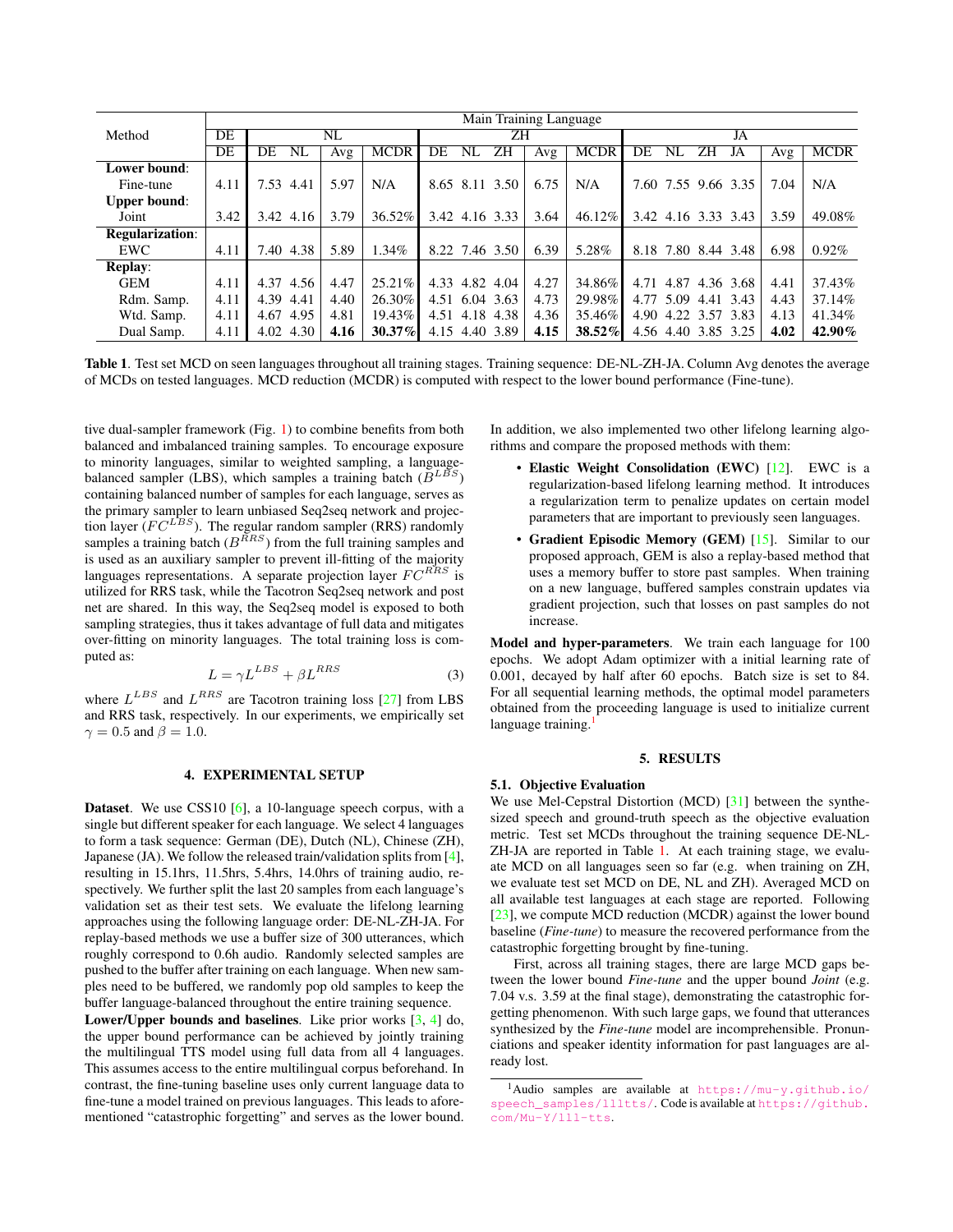

<span id="page-3-0"></span>Fig. 2. Dev set MCD for each language throughout the training sequence DE-NL-ZH-JA. Each language is trained for 100 epochs. Curves are plotted with a smooth factor of 0.5.

Second, we can see that all our proposed data replay methods as well as *EWC* and *GEM* outperform the *Fine-tune* baseline, with the largest improvement coming from the proposed *Dual Sampling* approach. Among these methods, *EWC* mitigates forgetting to a very limited extent (with a MCDR up to 5.28% at ZH stage). This is consistent with the findings in  $[23]$  which demonstrates that directly imposing constraints on model parameters via regularization may not be optimal. With *Dual Sampling* strategy, the supervised-learningbased replay method outperforms the gradient-based replay method *GEM*. A possible explanation is that ground truth labels of past samples may provide more useful information than gradients, and thus result in superior performance.

Finally, we compare the three proposed sampling strategies. Overall, the proposed *Dual Sampling* achieves the highest MCDR among all replay and regularization methods at all stages. As an example, at the final stage JA, *Dual Sampling* achieves 42.90% MCDR against the *Fine-tune* baseline. Compared to *Random Sampling*, *Dual Sampling* reaches lower MCD on all seen languages so far, indicating the benefit of including a language-balanced sampler into supervised data replay. On the other hand, *Weighted Sampling* is slightly better than *Dual Sampling* on past languages (NL: 4.22 vs 4.40, ZH: 3.57 vs 3.85), at the cost of much higher MCD on the current language (JA: 3.83 vs 3.25). This result is consistent with our expectation: over-sampling minority languages (in this case, DE, NL, ZH in the buffer) may lead to the ill-fitting on the majority language (JA). As a result, *Weighted Sampling* is worse than *Dual Sampling* in terms of average MCD. At JA stage, we can also observe that, despite that *Weighted Sampling* over-samples DE, MCD on DE is in fact higher than *Dual Sampling*. One possible reason is that as the earliest training language, DE receives the most exposure to the TTS model with the aggressive over-sampling strategy imposed by *Weighted Sampling*, making the TTS model over-fit on DE. This result show that the proposed *Dual Sampling* strategy can mitigate over-fitting on minority languages. Similar general patterns can also be observed at other training stages.

### 5.2. Learning Curve

We show the learning curves (in terms of Dev set MCD) throughout the training sequence DE-NL-ZH-JA in Fig. [2.](#page-3-0) Due to the inferior

|            | DE.             | NL.           | 7H            | JA            |
|------------|-----------------|---------------|---------------|---------------|
| <b>GEM</b> | $2.52 + 0.40$   | $2.02 + 0.26$ | $2.23 + 0.26$ | $3.69 + 0.20$ |
| Rdm. Samp. | $2.11 \pm 0.39$ | $1.78 + 0.36$ | $2.31 + 0.31$ | $3.64 + 0.30$ |
| Wtd. Samp. | $3.23 + 0.35$   | $3.13 + 0.30$ | $3.15 + 0.29$ | $3.60 + 0.34$ |
| Dual Samp. | $3.28 + 0.39$   | $3.01 + 0.35$ | $3.02 + 0.28$ | $3.76 + 0.35$ |

<span id="page-3-1"></span>Table 2. Test set MOS (with standard deviation) after the final training stage.

performance, we leave out *EWC* and *Fine-tune* and only compare the proposed replay methods plus *GEM*. At DE stage (epoch 1-100), since no past samples are available, all 4 methods are equivalent to a basic supervised learning on DE, and thus 4 curves are identical. At the next stage (NL), DE MCD increases for all methods, with larger margins for *GEM* and *Random Sampling*. This indicates the more severe forgetting phenomenon in *GEM* and *Random Sampling*. We also observe that *Weighted Sampling* landed a slightly higher MCD than *Dual Sampling* on current language (NL). This margin becomes larger as the training move forward (ZH at epoch 200-300, JA at epoch 300-400), demonstrating the negative effect of over-sampling past languages. On the other hand, *Weighted Sampling* produces lower MCD on past languages than *Dual Sampling*, due to its more intensive past languages exposure. Corroborating with results shown in Table [1,](#page-2-1) we conclude that *Weighted Sampling* is better capable of preserving performance on past languages but is relatively weaker on learning new languages, while *Dual Sampling* yields a more balanced overall performance, as shown by the average MCD scores.

### 5.3. Subjective Evaluation

We conduct subjective evaluation after the entire training sequence DE-NL-ZH-JA finished. Test set utterances of all 4 languages are synthesized by the final model. We recruit participants on Amazon Mechanical Turk to score the naturalness of the synthesized audio in a scale of 1 (unnatural) to 5 (natural). Each language was evaluated by 15 native speakers. The Mean Opinion Scores (MOS) are shown in Table [2.](#page-3-1) *Fine-tune* and other methods are left out because they clearly fail to synthesize intelligible speech. Consistent with our findings in Table [1](#page-2-1) and Fig. [2,](#page-3-0) *Weighted Sampling* produces more natural speech on past languages (NL, ZH), while sacrificing the performance on the final language (JA). Without a proper sampling strategy, *GEM* and *Random Sampling* both make "mumbled" or heavily accented speech, which are often hard to understand. The results demonstrate the effectiveness of our proposed sampling method to mitigating the forgetting phenomenon.

#### 6. CONCLUSION

We have for the first time presented a lifelong learning approach for multilingual TTS. Our proposed supervised-learning formulation and novel sampling strategies significantly improve synthesis quality over multiple lifelong learning baselines. Nevertheless, we acknowledge that there exist more accents and/or mis-pronunciations in the synthesized utterances compared to the joint training approach. This indicates that this challenging human-like continual language learning problem for a TTS model is far from solved. In future work, we plan to investigate techniques to enhance synthesis naturalness, for example, by dedicating language-specific model parameters. Crosslingual transfer learning may also be explored for the TTS model to adapt to new languages.